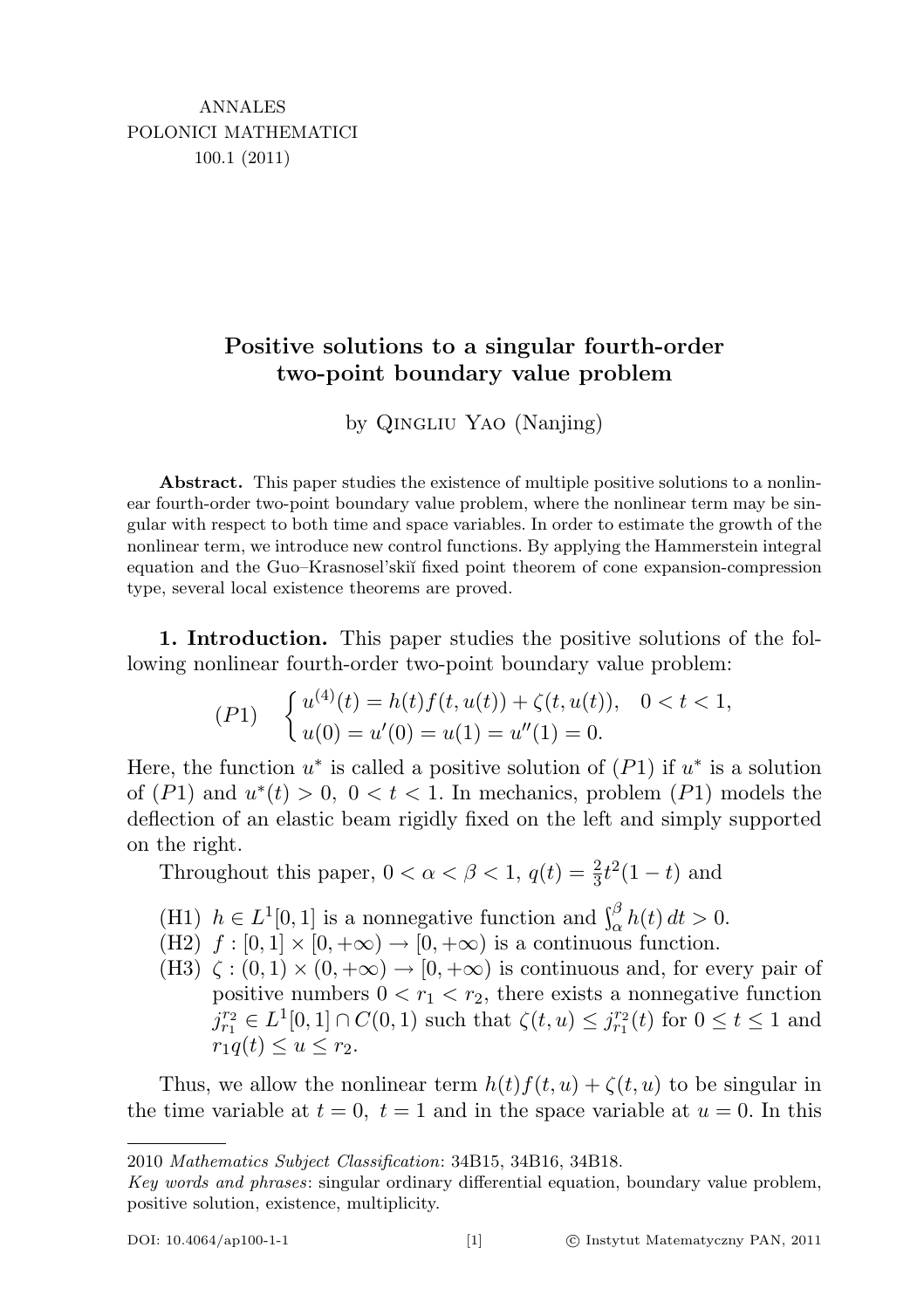paper, the functions  $f(t, u)$  and  $\zeta(t, u)$  are called the *continuous part* and singular part of problem  $(P1)$  respectively.

A typical example is

$$
(P2) \quad \begin{cases} u^{(4)}(t) = \gamma u^{\lambda}(t) + \frac{\eta}{u^{\tau}(t)}, \quad 0 < t < 1, \\ u(0) = u'(0) = u(1) = u''(1) = 0, \end{cases}
$$

where  $\lambda$ ,  $\tau$ ,  $\gamma$ ,  $\eta$  are positive constants. In problem (P2), the nonlinear term  $\gamma u^{\lambda} + \eta / u^{\tau}$  is singular at  $u = 0$ .

When  $\zeta(t, u) \equiv 0$  and  $h(t) \equiv 1$ , the existence and multiplicity of solutions and positive solutions of problem  $(P1)$  have been studied by several authors (see  $[1, 2, 5, 6, 9-11]$  $[1, 2, 5, 6, 9-11]$  $[1, 2, 5, 6, 9-11]$  $[1, 2, 5, 6, 9-11]$  $[1, 2, 5, 6, 9-11]$  $[1, 2, 5, 6, 9-11]$ ). Very recently, we proved in  $[11]$  the following local existence theorem.

THEOREM 1.1. Assume that  $h(t) \equiv 1$ ,  $\zeta(t, u) \equiv 0$  and there exist positive numbers  $a < b$  such that one of the following conditions is satisfied:

(a1)  $\varphi(a) \le 48a, \ \psi(b) \ge \frac{486b}{\beta^3(4-3\beta)-\alpha^3(4-3\alpha)}.$ (a2)  $\psi(a) \ge \frac{486a}{\beta^3(4-3\beta)-\alpha^3(4-3\alpha)}, \varphi(b) \le 48b.$ 

Then problem (P1) has a positive solution  $u^* \in K$  such that  $a \le ||u^*|| \le b$ .

In Theorem 1.1, we introduced the following control functions and cone:

$$
\varphi(r) = \max\{f(t, u) : 0 \le t \le 1, rq(t) \le u \le r\},\
$$
  

$$
\psi(r) = \min\{f(t, u) : \alpha \le t \le \beta, rq(t) \le u \le r\},\
$$
  

$$
K = \{u \in C[0, 1] : u(t) \ge ||u||q(t), 0 \le t \le 1\},\
$$

where  $||u|| = \max_{0 \le t \le 1} |u(t)|$  is the norm in the Banach space  $C[0, 1]$ . Geometrically,  $\varphi(r)$  is the maximal height of  $f(t, u)$  on the swallow-tailed domain  $\{(t, u): 0 \le t \le 1, rq(t) \le u \le r\}$ , and  $\psi(r)$  is the minimal height of  $f(t, u)$ on the domain  $\{(t, u) : \alpha \le t \le \beta, r q(t) \le u \le r\}$ . We will also use these symbols in this paper.

The solvability of other singular boundary value problems has been extensively discussed in the literature in the past ten years: see for example [\[3,](#page-11-6) [4,](#page-11-7) [7,](#page-11-8) [8,](#page-11-9) [12\]](#page-11-10). However, to the best of our knowledge, the existence of positive solutions has not been studied previously when the problem  $(P1)$  has singular nonlinear term with respect to the space variable.

The purpose of this paper is to extend Theorem 1.1 to the general singular problem  $(P1)$  under the assumptions  $(H1)$ – $(H3)$ . In order to achieve this aim, we will construct new control functions defined on the swallow-tailed domain  $\{(t, u): 0 \le t \le 1, r q(t) \le u \le r\}$ . By using new control functions, we will consider not only the height of the continuous part  $f(t, u)$ , but also the integral of the singular part  $\zeta(t, u)$ . By applying the Guo–Krasnosel'skiı̆ fixed point theorem of cone expansion-compression type, we will prove the existence of finitely and infinitely many positive solutions for problem  $(P1)$ .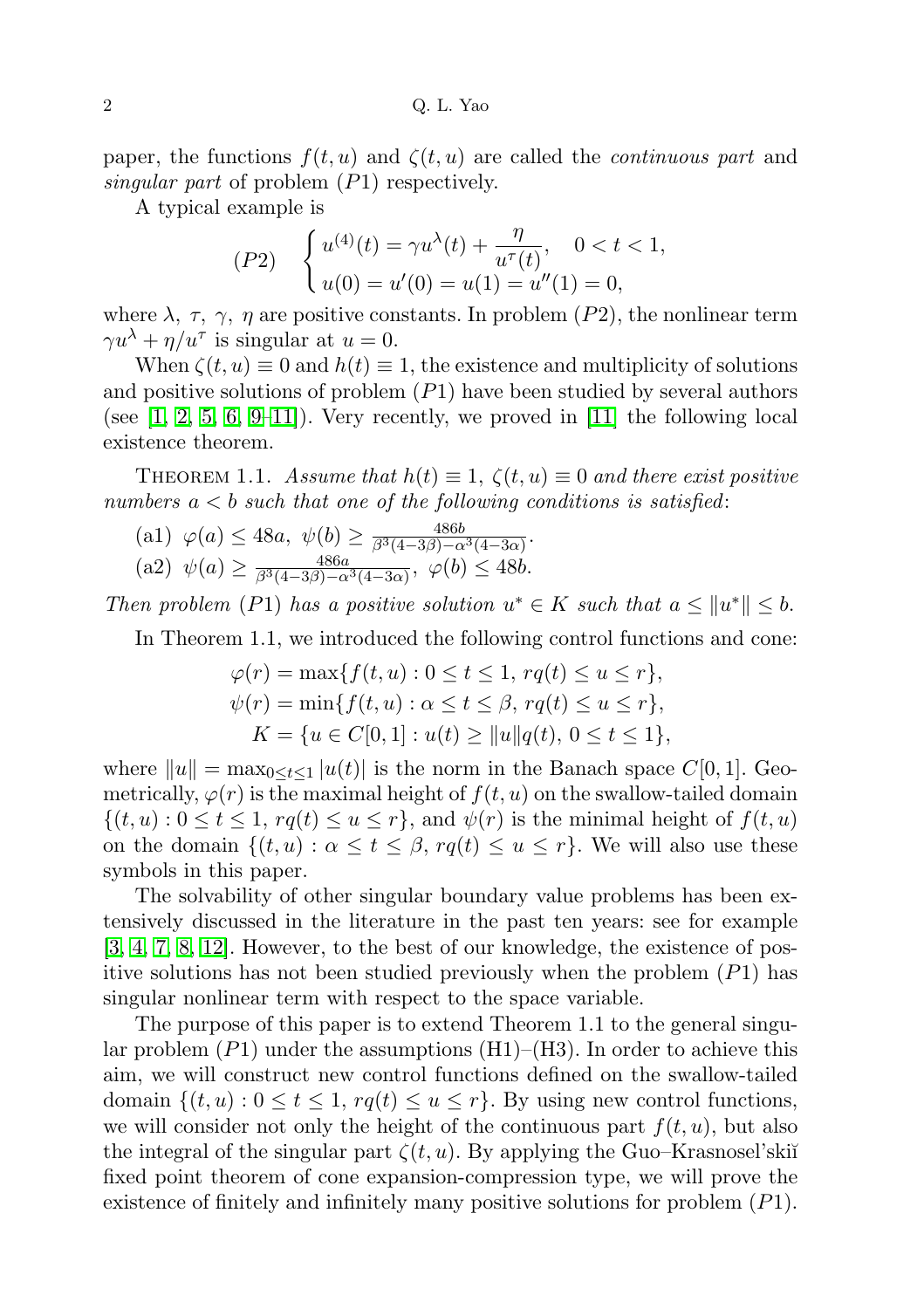Furthermore, we will verify the existence of one and two positive solutions for problem  $(P2)$ . Finally, we will illustrate that our method is different from ones in [\[3,](#page-11-6) [4,](#page-11-7) [7,](#page-11-8) [8,](#page-11-9) [12\]](#page-11-10) by two examples. In particular, we will give an example with infinitely many positive solutions.

**2. Preliminaries.** It is easy to check that  $K$  is a cone of nonnegative functions in  $C[0, 1]$ . Write  $K[r_1, r_2] = \{u \in K : r_1 \le ||u|| \le r_2\}.$ 

Let  $G(t, s)$  be the Green function of the homogeneous linear problem

 $u^{(4)}(t) = 0$ ,  $0 \le t \le 1$ ,  $u(0) = u'(0) = u(1) = u''(1) = 0$ .

From [\[2\]](#page-11-1), the exact expression of  $G(t, s)$  is

$$
G(t,s) = \begin{cases} \frac{1}{12}(1-t)s^2[3(1-s) - (1-t)^2(3-s)], & 0 \le s \le t \le 1, \\ \frac{1}{12}t^2(1-s)[3(1-t) - (1-s)^2(3-t)], & 0 \le t \le s \le 1. \end{cases}
$$

Obviously,  $G : [0,1] \times [0,1] \rightarrow [0,1]$  is continuous and  $G(t,s) > 0$  for  $0 <$  $t, s < 1.$ 

Let  $H(s) = \frac{1}{4}s^2(1-s)$ . By Lemma 2.1 in [\[11\]](#page-11-5), we have

LEMMA 2.1.  $q(t)H(s) \le G(t, s) \le H(s)$  for  $0 \le t, s \le 1$ .

Define the operator  $T$  as follows:

$$
(Tu)(t) = \int_{0}^{1} G(t,s)[h(s)f(s,u(s)) + \zeta(s,u(s))] ds, \ 0 \le t \le 1, \ u \in K \setminus \{0\}.
$$

LEMMA 2.2.  $T: K[r_1, r_2] \to K$  is a completely continuous operator for any  $0 < r_1 < r_2$ .

*Proof.* Let  $j_{r_1}^{r_2}(t)$  be as in (H3) and

$$
\tilde{\zeta}(t, u) = \begin{cases}\n\zeta(t, r_1 q(t)), & 0 < t < 1, 0 \le u \le r_1 q(t), \\
\zeta(t, u), & 0 < t < 1, r_1 q(t) \le u \le r_2, \\
\zeta(t, r_2), & 0 < t < 1, r_2 \le u < +\infty; \\
& 1 \\
(T_1 u)(t) = \int_0^1 G(t, s) h(s) f(s, u(s)) ds, & 0 \le t \le 1, \\
& 0 \\
(T_2 u)(t) = \int_0^1 G(t, s) \tilde{\zeta}(s, u(s)) ds, & 0 \le t \le 1.\n\end{cases}
$$

Obviously,  $\tilde{\zeta} : (0,1) \times [0,+\infty) \to [0,+\infty)$  is continuous and  $\tilde{\zeta}(t,u) \leq j_{r_1}^{r_2}(t)$ ,  $(t, u) \in (0, 1) \times [0, +\infty)$ . By the Arzelà-Ascoli theorem,  $T_1, T_2 : K \to C[0, 1]$ are completely continuous operators.

If  $u \in K[r_1, r_2]$ , then  $r_1 \le ||u|| \le r_2$  and  $r_1q(t) \le u(t) \le r_2$  for  $0 \le t \le 1$ . So, for any  $u \in K[r_1, r_2], Tu = T_1u + T_2u$ . Therefore,  $T : K[r_1, r_2] \to C[0, 1]$ is completely continuous.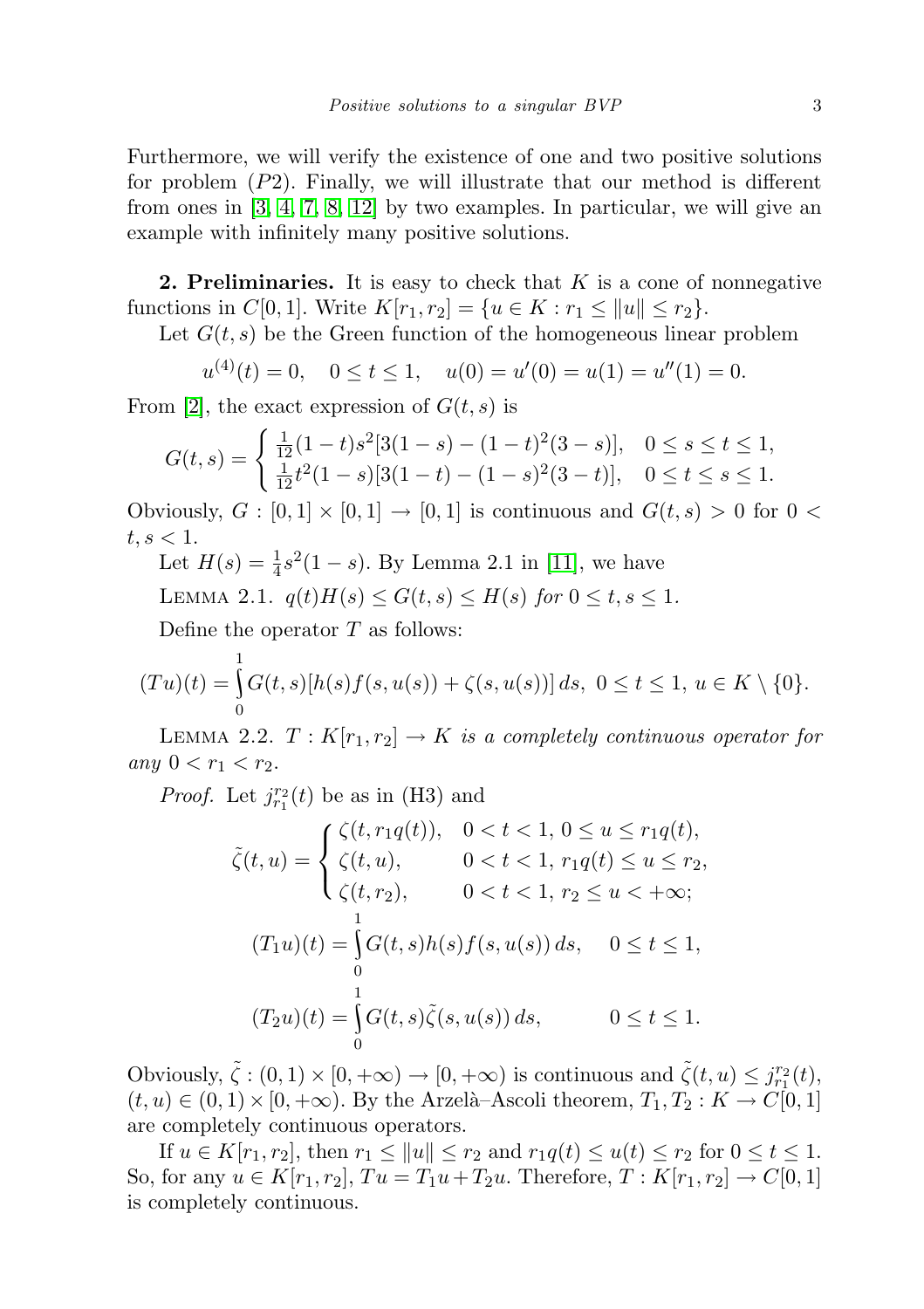On the other hand, by Lemma 2.1, for  $0 \le t \le 1$ ,

$$
(Tu)(t) = \int_{0}^{1} G(t, s)[h(s)f(s, u(s)) + \zeta(s, u(s))] ds
$$
  
\n
$$
\geq q(t) \int_{0}^{1} H(s)[h(s)f(s, u(s)) + \zeta(s, u(s))] ds
$$
  
\n
$$
\geq q(t) \max_{0 \leq t \leq 1} \int_{0}^{1} G(t, s)[h(s)f(s, u(s)) + \zeta(s, u(s))] ds = ||Tu||q(t).
$$

Hence,  $T: K[r_1, r_2] \to K$ .

LEMMA 2.3 (Guo–Krasnosel'skiĭ). Let  $X$  be a Banach space, and  $K$  be a cone in X. Assume  $\Omega_1, \Omega_2$  are bounded open subsets of K with  $0 \in \Omega_1 \subset$  $\overline{\Omega}_1 \subset \Omega_2$ , and  $F : \overline{\Omega}_2 \setminus \Omega_1 \to K$  is a completely continuous operator such that either

- (1)  $||F(x)|| \le ||x||$  for  $x \in \partial \Omega_1$  and  $||F(x)|| \ge ||x||$  for  $x \in \partial \Omega_2$ , or
- (2)  $||F(x)|| \ge ||x||$  for  $x \in \partial \Omega_1$  and  $||F(x)|| \le ||x||$  for  $x \in \partial \Omega_2$ .

Then F has a fixed point in  $\overline{\Omega}_2 \setminus \Omega_1$ .

In this paper, we use the following constants:

$$
A = \max_{0 \le t \le 1} \int_0^1 G(t, s)h(s) ds, \quad B = \max_{\alpha \le t \le \beta} q(t) \int_{\alpha}^{\beta} H(s)h(s) ds,
$$

$$
M = \max_{0 \le t, s \le 1} G(t, s), \quad m = \min_{\alpha \le t, s \le \beta} G(t, s).
$$

Direct computations give

$$
M = G(2 - \sqrt{2}, 2 - \sqrt{2}) = \frac{17 - 12\sqrt{2}}{3} \approx \frac{1}{101.9117},
$$
  

$$
m = G(\alpha, \beta) = \frac{1}{12}\alpha^2(1 - \beta)[\beta(3 - \alpha)(2 - \beta) - 2\alpha].
$$

If  $h(t) \equiv 1$ , then

$$
A = \frac{1}{48} \max_{0 \le t \le 1} t^2 (1 - t)(3 - 2t) = \frac{117 + 115\sqrt{33}}{196608} \approx \frac{1}{252.8315},
$$
  
\n
$$
B = \begin{cases} \frac{\beta^3 (4 - 3\beta) - \alpha^3 (4 - 3\alpha)}{486}, & \frac{2}{3} \in [\alpha, \beta], \\ \frac{16 \max\{\alpha^2 (1 - \alpha), \beta^2 (1 - \beta)\} [\beta^3 (4 - 3\beta) - \alpha^3 (4 - 3\alpha)]}{243}, & \frac{2}{3} \notin [\alpha, \beta]. \end{cases}
$$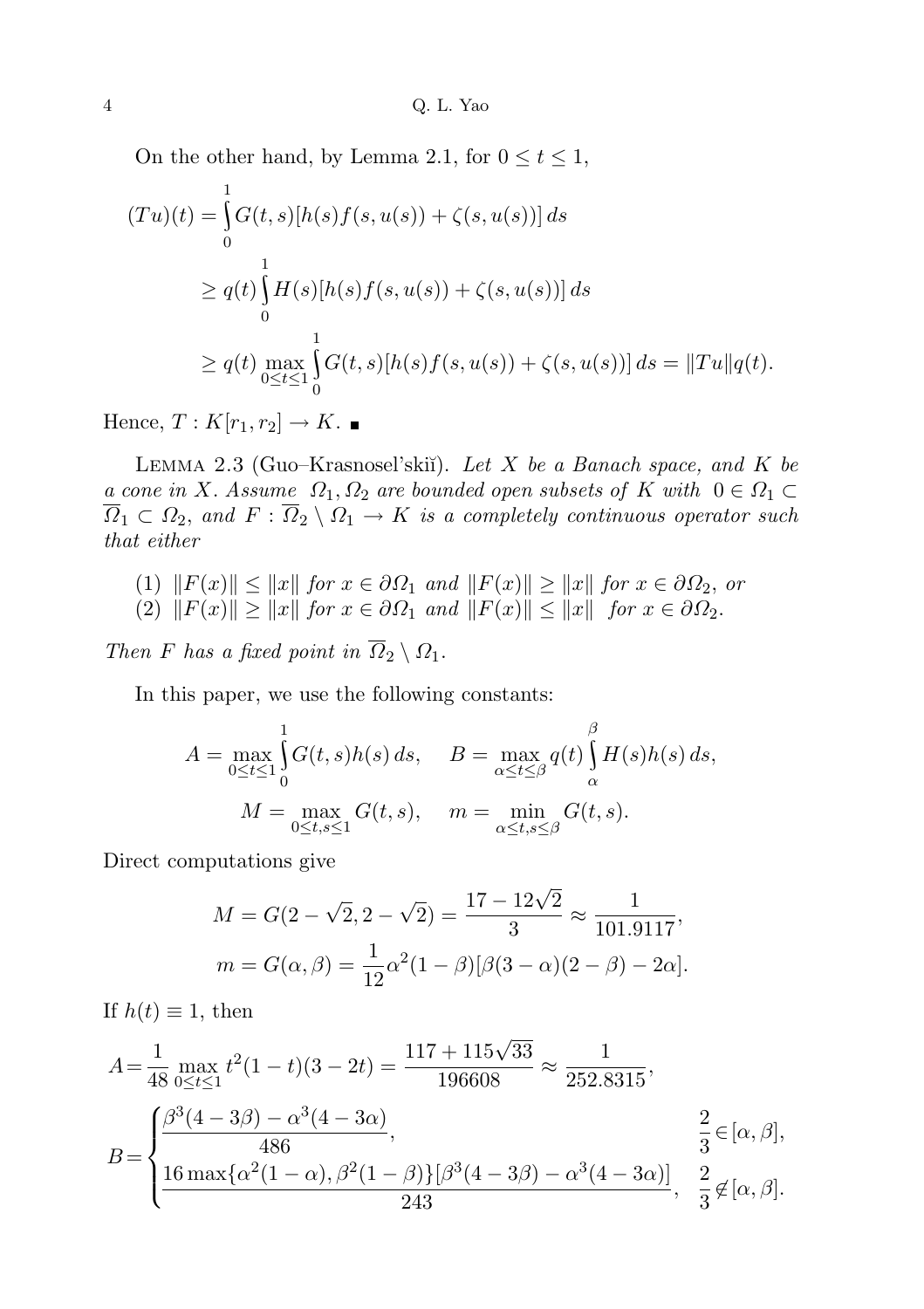For  $r > 0$ , let

$$
\mu(r) = \int_{0}^{\infty} \max \{ \zeta(t, u) : rq(t) \le u \le r \} dt,
$$
  

$$
\nu(r) = \int_{\alpha}^{\beta} \min \{ \zeta(t, u) : rq(t) \le u \le r \} dt.
$$

1

Geometrically,  $\max{\{\zeta(t, u): r(q(t)) \leq u \leq r\}}$  is the maximal height of the singular part  $\zeta(t, u)$  on the set  $\{(t, u): 0 < t < 1, r q(t) \le u \le r\}$ , and  $\mu(r)$  is the integral of the maximal height function on [0, 1]. For  $\nu(r)$ , the geometric meaning is similar.

In order to study the singular problem  $(P1)$ , we introduce the following two control functions:

$$
A\varphi(r) + M\mu(r), \quad B\psi(r) + m\nu(r).
$$

We will use them to estimate the growth of the nonlinear term  $h(t)f(t, u) +$  $\zeta(t, u)$  on the swallow-tailed domain

$$
\{(t, u) : 0 < t < 1, \, rq(t) \le u \le r\}.
$$

3. Main results. We obtain the following local existence theorems.

THEOREM 3.1. Suppose that there exist positive numbers  $a < b$  such that one of the following conditions is satisfied:

(b1)  $A\varphi(a) + M\mu(a) \leq a, B\psi(b) + m\nu(b) \geq b.$ (b2)  $B\psi(a) + m\nu(a) \ge a$ ,  $A\varphi(b) + M\mu(b) \le b$ .

Then problem (P1) has a positive solution  $u^* \in K$  such that  $a \leq ||u^*|| \leq b$ .

*Proof.* We prove only the case (b1). The proof of the case (b2) is similar. Let  $\Omega(r) = \{u \in K : ||u|| < r\}$ . Then  $K[a, b] = \overline{\Omega(b)} \setminus \Omega(a)$ .

If  $u \in \partial \Omega(a)$ , then  $aq(t) \le u(t) \le a$  for  $0 \le t \le 1$ . Thus  $f(t, u(t)) \le \varphi(a)$ for  $0 \le t \le 1$  and  $\int_0^1 \zeta(t, u(t)) dt \le \mu(a)$ . It follows that

$$
||Tu|| = \max_{0 \le t \le 1} \int_{0}^{1} G(t, s)[h(s)f(s, u(s)) + \zeta(s, u(s))] ds
$$
  
\n
$$
\le \max_{0 \le t \le 1} \int_{0}^{1} G(t, s)h(s)f(s, u(s)) ds + \max_{0 \le t \le 1} \int_{0}^{1} G(t, s)\zeta(s, u(s)) ds
$$
  
\n
$$
\le \varphi(a) \max_{0 \le t \le 1} \int_{0}^{1} G(t, s)h(s) ds + M \int_{0}^{1} \zeta(s, u(s)) ds
$$
  
\n
$$
\le A\varphi(a) + M\mu(a) \le a = ||u||.
$$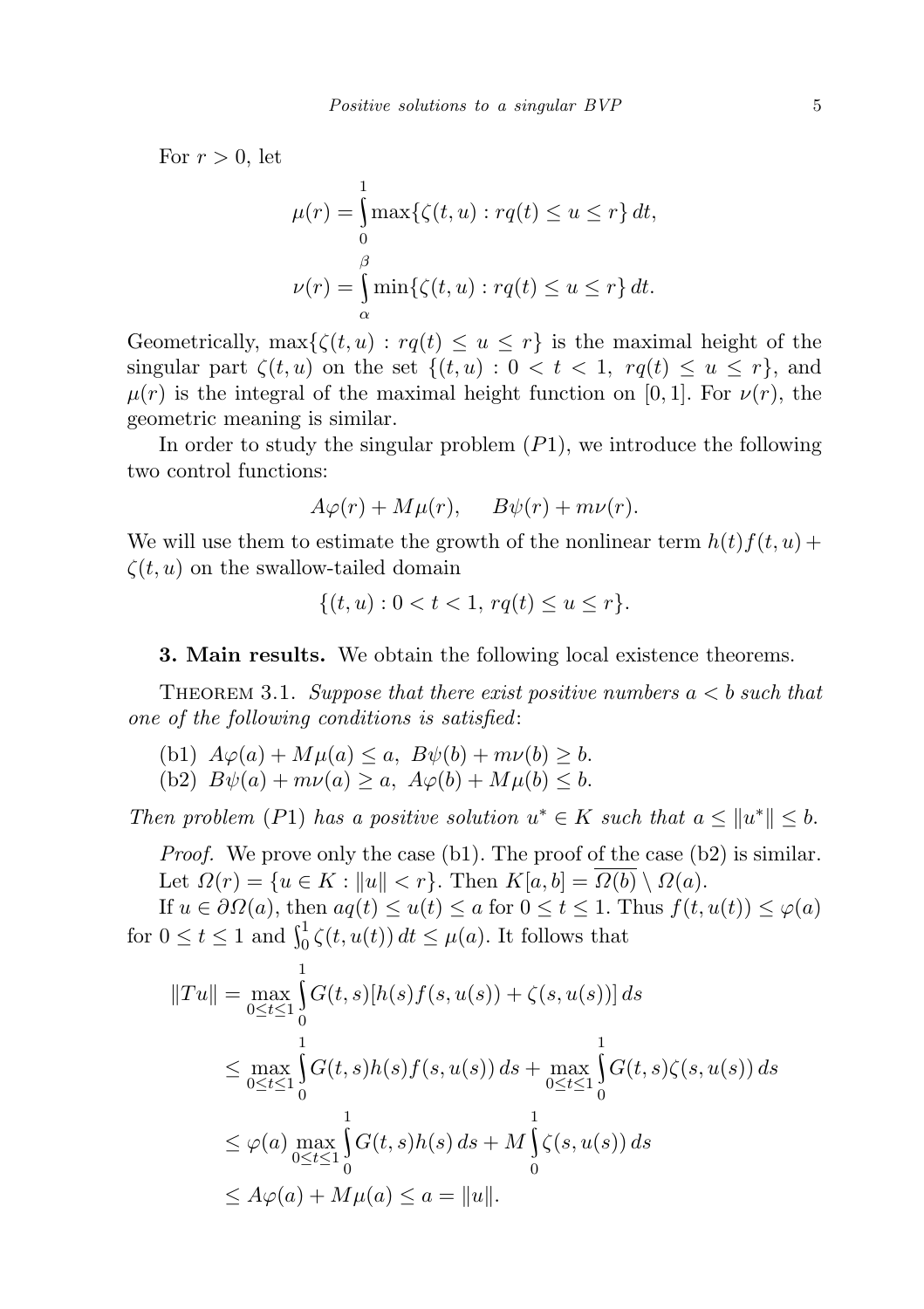If  $u \in \partial \Omega(b)$ , then  $bq(t) \leq u(t) \leq b$  for  $0 \leq t \leq 1$ . Thus  $f(t, u(t)) \geq \psi(b)$ for  $\alpha \le t \le \beta$  and  $\int_{\alpha}^{\beta} \zeta(t, u(t)) dt \ge \nu(b)$ . Applying Lemma 2.1, we obtain

$$
||Tu|| \ge \max_{\alpha \le t \le \beta} \int_{\alpha}^{\beta} G(t,s)[h(s)f(s,u(s)) + \zeta(s,u(s))] ds
$$
  
\n
$$
\ge \max_{\alpha \le t \le \beta} \int_{\alpha}^{\beta} G(t,s)h(s)f(s,u(s)) ds + \min_{\alpha \le t \le \beta} \int_{\alpha}^{\beta} G(t,s)\zeta(s,u(s)) ds
$$
  
\n
$$
\ge \psi(b) \max_{\alpha \le t \le \beta} q(t) \int_{\alpha}^{\beta} H(s)h(s) ds + \min_{\alpha \le t, s \le \beta} G(t,s) \int_{\alpha}^{\beta} \zeta(s,u(s)) ds
$$
  
\n
$$
\ge B\psi(b) + m\nu(b) \ge b = ||u||.
$$

By Lemmas 2.2 and 2.3, there exists  $u^* \in K[a, b]$  such that  $Tu^* = u^*$ . In other words,  $u^* \in K$ ,  $a \leq ||u^*|| \leq b$  and

$$
u^*(t) = \int_0^1 G(t,s)[h(s)f(s,u^*(s)) + \zeta(s,u^*(s))] ds, \quad 0 \le t \le 1.
$$

Direct checks give

$$
(u^*)^{(4)}(t) = h(t)f(t, u^*(t)) + \zeta(t, u^*(t)), \quad 0 < t < 1,
$$

and  $u^*(0) = u^*(1) = (u^*)'(0) = (u^*)''(1) = 0$ . Therefore,  $u^*$  is a solution of problem (P1). Since  $u^*(t) \ge aq(t) > 0$ ,  $0 < t < 1$ ,  $u^*$  is a positive solution.

THEOREM 3.2. Assume that there exist positive numbers  $a < b < c$  such that one of the following conditions is satisfied:

(c1) 
$$
A\varphi(a) + M\mu(a) \le a
$$
,  $B\psi(b) + m\nu(b) > b$ ,  $A\varphi(c) + M\mu(c) \le c$ .

(c2)  $B\psi(a) + m\nu(a) \ge a$ ,  $A\varphi(b) + M\mu(b) < b$ ,  $B\psi(c) + m\nu(c) \ge c$ .

Then problem (P1) has positive solutions  $u_1^*, u_2^* \in K$  such that  $a \leq ||u_1^*|| <$  $b < ||u_2^*|| \leq c.$ 

*Proof.* By the assumptions (H1)–(H3), we can prove that  $\varphi, \psi, \mu, \nu$ :  $(0, +\infty) \rightarrow [0, +\infty)$  are continuous.

If  $B\psi(b) + m\nu(b) > b$ , then there exist  $a < b_1 < b < b_2 < c$  such that  $B\psi(b_1) + m\nu(b_1) \ge b_1$  and  $B\psi(b_2) + m\nu(b_2) \ge b_2$ . By Theorem 3.1, problem (P1) has positive solutions  $u_1^*, u_2^* \in K$  satisfying  $a \le ||u_1^*|| \le b_1 < b < b_2 \le$  $||u_2^*|| \leq c$ . Similarly, we can prove the case (c2).

Generally, we have the following theorem on existence of  $n$  positive solutions, where  $[c]$  is the integer part of c.

THEOREM 3.3. Assume that there exist positive numbers  $a_1 < \cdots <$  $a_{n+1}$  such that one of the following conditions is satisfied: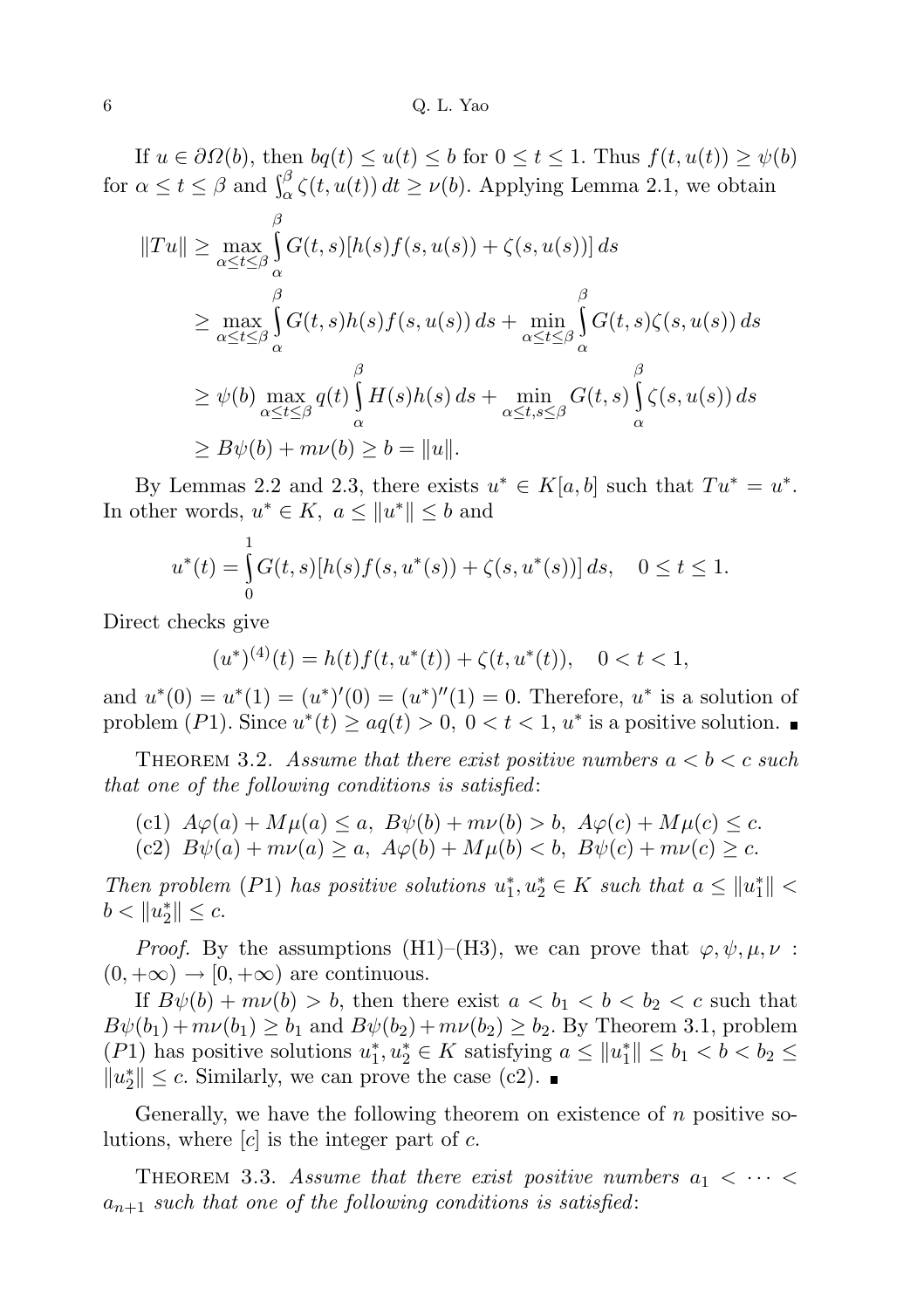(d1) 
$$
A\varphi(a_{2k-1}) + M\mu(a_{2k-1}) < a_{2k-1}
$$
 for  $k = 1, ..., [(n+2)/2]$  and  $B\psi(a_{2k}) + m\nu(a_{2k}) > a_{2k}$  for  $k = 1, ..., [(n+1)/2]$ .

(d2) 
$$
B\psi(a_{2k-1}) + m\nu(a_{2k-1}) > a_{2k-1}
$$
 for  $k = 1, ..., [(n+2)/2]$  and  $A\varphi(a_{2k}) + M\mu(a_{2k}) < a_{2k}$  for  $k = 1, ..., [(n+1)/2]$ .

Then problem (P1) has positive solutions  $u_k^* \in K$ ,  $k = 1, \ldots, n$ , such that  $a_k < ||u_k^*|| < a_{k+1}.$ 

REMARK 3.1. If  $\zeta(t, u) \equiv 0$  and  $h(t) \equiv 1$ , then  $\mu(r) = \nu(r) \equiv 0$  for any  $r > 0$ , and

$$
A < \frac{1}{48}, \quad B \le \frac{\beta^3 (4 - 3\beta) - \alpha^3 (4 - 3\alpha)}{486}.
$$

From this, we see that Theorem 1.1 is a simple corollary of Theorem 3.1.

4. Results concerning growth limits. In this section, we study some cases involving the growth limits of the nonlinear term. Let

$$
\begin{aligned} \underline{\varphi}_0 &= \liminf_{r \to 0} \varphi(r)/r, & \underline{\varphi}_\infty &= \liminf_{r \to +\infty} \varphi(r)/r, \\ \overline{\psi}_0 &= \limsup_{r \to +0} \psi(r)/r, & \overline{\psi}_\infty &= \limsup_{r \to +\infty} \psi(r)/r, \\ \underline{\mu}_0 &= \liminf_{r \to 0} \mu(r)/r, & \underline{\mu}_\infty &= \liminf_{r \to +\infty} \mu(r)/r, \\ \overline{\nu}_0 &= \limsup_{r \to 0} \nu(r)/r, & \overline{\nu}_\infty &= \limsup_{r \to +\infty} \nu(r)/r. \end{aligned}
$$

THEOREM 4.1. Assume that one of the following conditions is satisfied:

(e1)  $A_{\underline{\varphi}_0} + M_{\underline{\mu}_0} < 1$  and  $B\psi_{\infty} + m\overline{\nu}_{\infty} > 1$ . (e2)  $B\psi_0 + m\overline{\nu}_0 > 1$  and  $A\underline{\varphi}_{\infty} + M\underline{\mu}_{\infty} < 1$ .

Then problem (P1) has a positive solution  $u^* \in K$ .

*Proof.* We prove only the case (e1).

Since  $A\mathcal{Q}_0 + M\mathcal{Q}_0 < 1$ , there is  $a > 0$  such that  $A\varphi(a)/a + M\mu(a)/a < 1$ . Thus,  $A\varphi(a) + M\mu(a) < a$ .

Since  $B\overline{\psi}_{\infty} + m\overline{\psi}_{\infty} > 1$ , there is  $b > a$  such that  $B\psi(b)/b + m\nu(b)/b > 1$ . Thus,  $B\psi(b) + m\nu(b) > b$ .

By Theorem 3.1, the proof is complete.  $\blacksquare$ 

THEOREM 4.2. Assume that the following conditions are satisfied:

- (f1) There exist  $\bar{r}, \bar{L} > 0$  such that  $\zeta(t, u) \geq \bar{L}$  for  $(t, u) \in [\alpha, \beta] \times (0, \bar{r}]$ .
- (f2)  $\lim_{u \to +\infty} \max_{0 \le t \le 1} f(t, u)/u < A^{-1}$ .
- (f3) There exists  $r_0 > 0$  and a nonnegative function  $J_{r_0} \in L^1[0,1]$  such that

 $\zeta(t, u) \leq J_{r_0}(t), \quad (t, u) \in (0, 1) \times [r_0, +\infty).$ 

Then problem (P1) has a positive solution  $u^* \in K$ .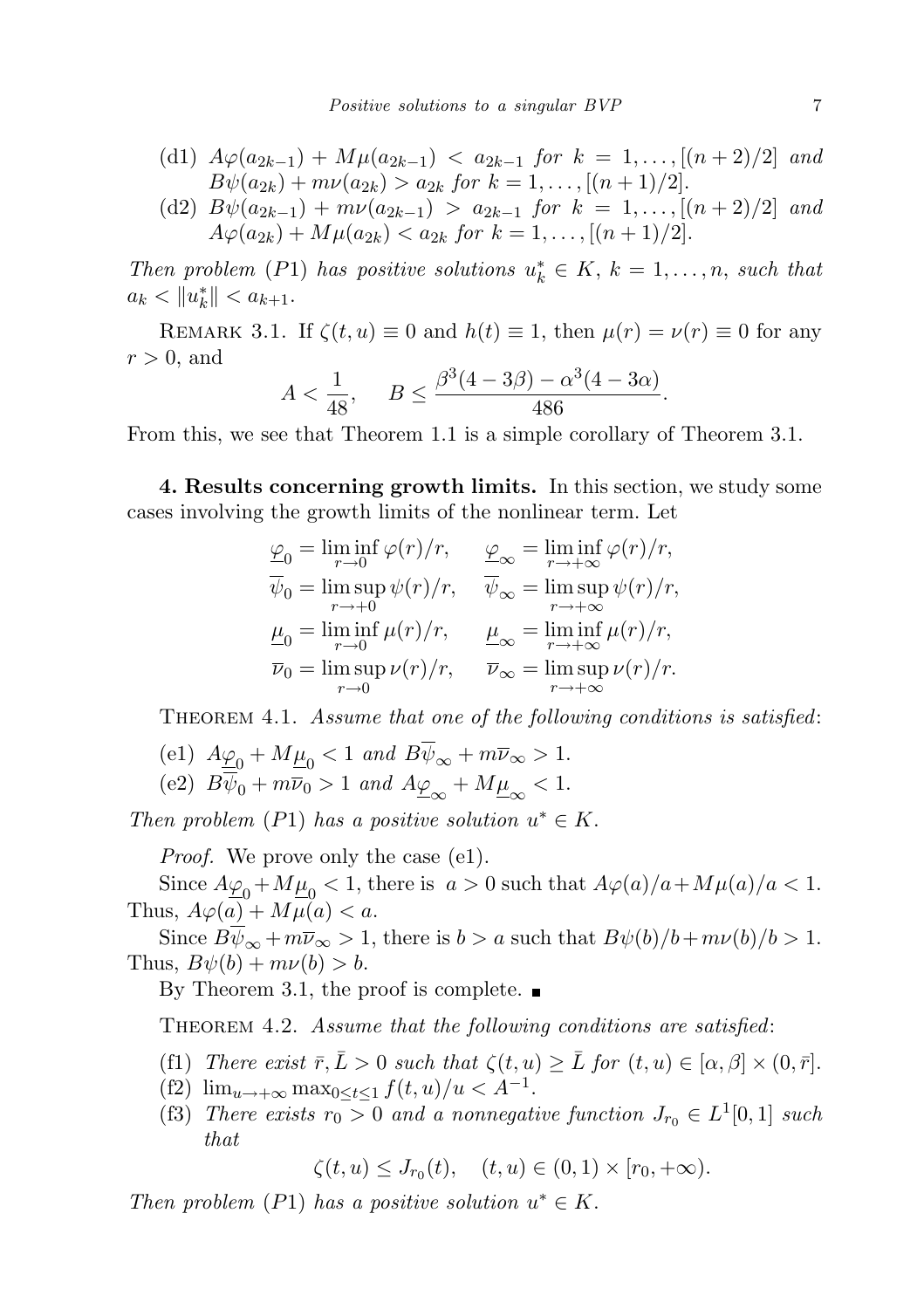*Proof.* By (f1), for any  $0 < r \leq \bar{r}$ ,  $\nu(r) \geq \int_{\alpha}^{\beta} \bar{L} dt = L(\beta - \alpha)$ . Thus,  $\overline{\nu}_0 = \underline{\nu}_0 = +\infty$ . Let  $j_{r_0}^{2r_0}(t)$  be as in (H3). By (f3), for any  $r \ge r_0$ , we have

$$
\zeta(t, u) \le j_{r_0}^{2r_0}(t) + J_{r_0}(t), \quad 0 < t < 1, \, rq(t) \le u \le r.
$$

Thus,  $\mu(r) \leq \int_0^1 j_{r_0}^{2r_0}(t) dt + \int_0^1 J_{r_0}(t) dt < +\infty$  and  $\underline{\mu}_{\infty} = \overline{\mu}_{\infty} = 0$ . Let

$$
\varepsilon = \frac{1}{3} [A^{-1} - \lim_{u \to +\infty} \max_{0 \le t \le 1} f(t, u) / u].
$$

By (f2),  $\varepsilon > 0$  and there exists  $r_1 > 0$  such that

$$
\max_{0 \le t \le 1} f(t, u) < (A^{-1} - 2\varepsilon)u, \quad u \in [r_1, +\infty).
$$

Let

$$
r_2 = \max\{r_1 + 1, \varepsilon^{-1} \max\{\max_{0 \le t \le 1} f(t, u) : 0 \le u \le r_1\}\}.
$$

Then, for any  $r \geq r_2$ ,

$$
\varphi(r) \le \max\{ \max_{0 \le t \le 1} f(t, u) : 0 \le u \le r \}
$$
  
\n
$$
\le \max\{ \max_{0 \le t \le 1} f(t, u) : 0 \le u \le r_1 \} + \max\{ \max_{0 \le t \le 1} f(t, u) : r_1 \le u \le r \}
$$
  
\n
$$
\le \varepsilon r_2 + (A^{-1} - 2\varepsilon)r \le (A^{-1} - \varepsilon)r.
$$

So,  $\underline{\varphi}_{\infty} \leq \overline{\varphi}_{\infty} < \underline{A}^{-1}$ .

Therefore,  $B\psi_0 + m\overline{\nu}_0 = +\infty > 1$  and  $A\underline{\varphi}_{\infty} + M\underline{\mu}_{\infty} < 1$ . By Theorem 4.1(e2), the proof is complete.  $\blacksquare$ 

Similarly, we have the following multiplicity result.

THEOREM 4.3. Assume that one of the following conditions is satisfied:

- (g1)  $A\varphi_0 + M\mu_0 < 1, A\varphi_\infty + M\mu_\infty < 1$  and there exists  $d > 0$  such that  $B\psi(d) + m\nu(d) > d.$
- (g2)  $B\psi_0 + m\overline{\nu}_0 > 1$ ,  $B\psi_\infty + m\overline{\nu}_\infty > 1$  and there exists  $d > 0$  such that  $A\varphi(d) + M\mu(d) < d.$

Then problem (P1) has positive solutions  $u_1^*, u_2^* \in K$  such that  $0 < ||u_1^*|| <$  $d < ||u_2^*||.$ 

Furthermore, we have the following result on the existence of infinitely many positive solutions.

THEOREM 4.4. Assume that  $A\underline{\varphi}_{\infty} + M\underline{\mu}_{\infty} < 1$  and  $B\overline{\psi}_{\infty} + m\overline{\nu}_{\infty} > 1$ . Then problem (P1) has a sequence of positive solutions  $u_k^*$ ,  $k = 1, 2, \ldots$ , such that  $||u_k^*|| \to +\infty$ .

*Proof.* By assumption, there exist sequences of positive numbers  $a_k \rightarrow$  $+\infty$ ,  $b_k \rightarrow +\infty$  such that

$$
A\varphi(a_k) + M\mu(a_k) < a_k, \quad B\psi(b_k) + m\nu(b_k) > b_k.
$$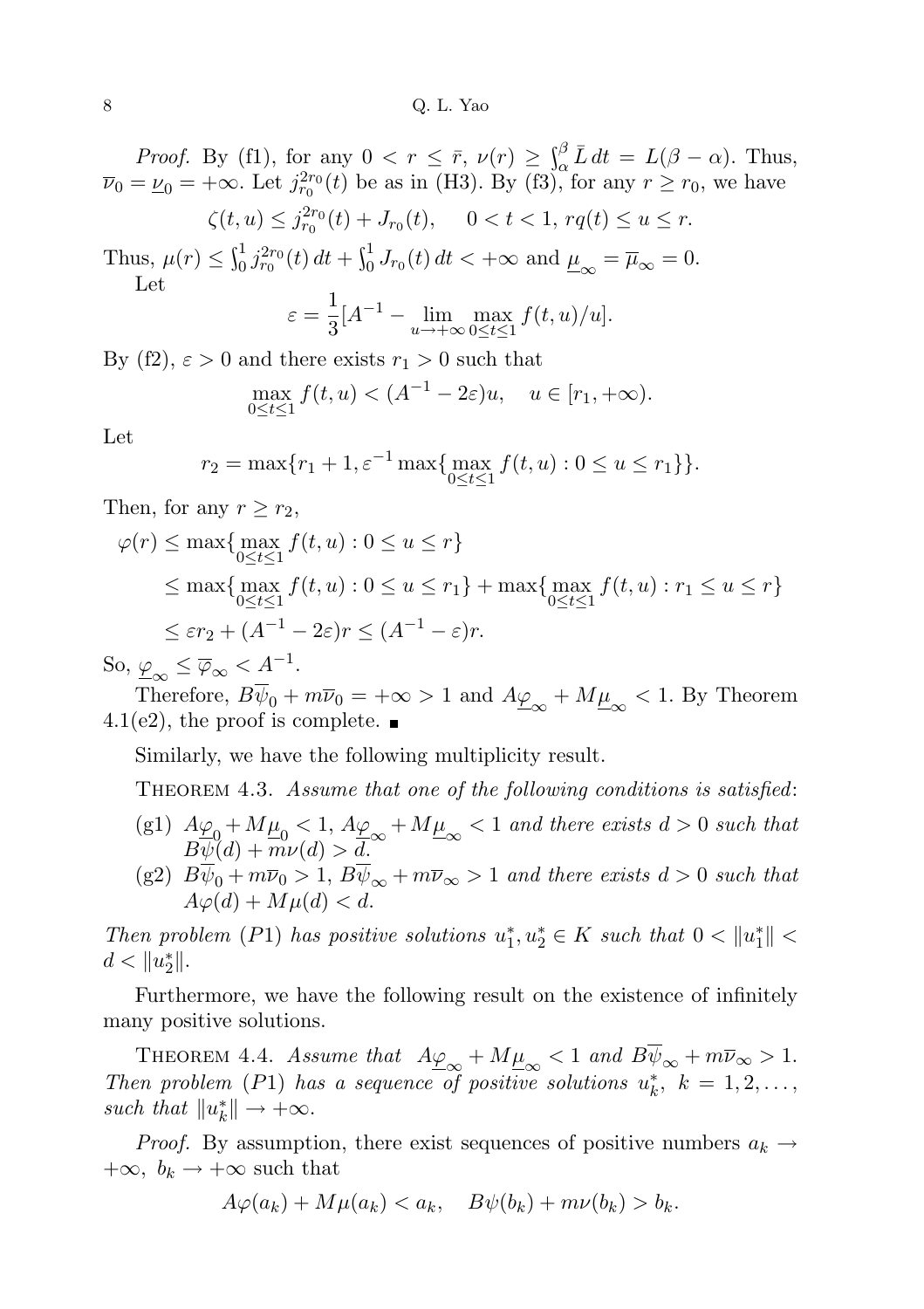Without loss of generality, we can assume that  $a_1 < b_1 < a_2 < b_2 < \cdots <$  $a_k < b_k < \cdots$ . By Theorem 3.3, for each  $k = 1, 2, \ldots$ , there exists a positive solution  $u_k^* \in K$  with  $a_k \leq ||u_k^*|| \leq b_k$ .

5. On problem (P2). In this section, we use the notation of problem  $(P2)$ .

Let

$$
h(t) \equiv 1, \quad f(t, u) = f(u) = \gamma u^{\lambda}, \quad \zeta(t, u) = \zeta(u) = \eta/u^{\tau}.
$$

If  $0 < r_1 < r_2$ , then

$$
\zeta(u) = \frac{\eta}{u^{\tau}} \le \frac{\eta}{[r_1 q(t)]^{\tau}}, \quad r_1 q(t) \le u \le r_2.
$$

Let  $0 < \tau < 1/2$  and

$$
j_{r_1}^{r_2}(t) = \frac{\eta}{[r_1 q(t)]^{\tau}} = \frac{\eta}{[\frac{2}{3}r_1 t^2 (1-t)]^{\tau}}.
$$

Then  $j_{r_1}^{r_2} \in L^1[0,1] \cap C(0,1)$ . This shows that condition (H3) is satisfied if  $0 < \tau < 1/2$ .

THEOREM 5.1. Assume that one of the following conditions is satisfied:

- (h1)  $0 < \lambda < 1, 0 < \tau < 1/2$ .
- (h2)  $\lambda = 1, 0 < \tau < 1/2$  and  $\gamma < A^{-1}$ .

Then problem (P2) has a positive solution  $u^* \in K$ .

*Proof.* We have  $\zeta(u) \geq \eta$  for  $0 < u \leq 1$ , and  $\zeta(u) \leq \eta$  for  $1 \leq u < \zeta$ +∞. If (h1) holds, then  $\lim_{u\to+\infty} f(u)/u = 0 < A^{-1}$ ; if (h2) holds, then  $\lim_{u\to+\infty} f(u)/u = \gamma < A^{-1}$ . By Theorem 4.2, problem (P2) has a positive solution  $u^* \in K$ .

THEOREM 5.2. Assume  $\lambda > 1$  and  $0 < \tau < 1/2$ .

- (j1) Let  $\eta > 0$  be fixed. Then problem (P2) has two positive solutions  $u_1^*, u_2^* \in K$  for any  $0 < \gamma \leq \frac{1}{2\lambda}$  $\frac{1}{2A} \left[ \frac{2^{\tau} (1 - 2\tau)}{3^{1+\tau} \eta M} \right]$  $\frac{2^{\tau}(1-2\tau)}{3^{1+\tau}\eta M}\Big]^{(\lambda-1)/(1+\tau)}.$
- (j2) Let  $\gamma > 0$  be fixed. Then problem (P2) has two positive solutions  $u_1^*, u_2^* \in K$  for any  $0 < \eta \leq \frac{2^{\tau}(1-2\tau)}{3^{1+\tau}M}$  $\frac{\tau(1-2\tau)}{3^{1+\tau}M} \left[\frac{1}{2A\gamma}\right]^{(1+\tau)/(\lambda-1)}.$

*Proof.* Obviously,  $B_{\underline{\psi}_0} + m\underline{\psi}_0 = +\infty > 1$  and  $B_{\underline{\psi}_\infty} + m\underline{\psi}_\infty = +\infty > 1$ . If  $n > 0$  is fixed, let

$$
a = \left[\frac{3^{1+\tau}\eta M}{2^{\tau}(1-2\tau)}\right]^{1/(1+\tau)} > 0
$$
, so  $\frac{3^{\tau}\eta M}{2^{\tau}a^{\tau}(1-2\tau)} = \frac{a}{3}$ .

Direct computations give  $\varphi(a) = \gamma a^{\lambda}$  and

$$
\mu(a) = \int_0^1 \frac{\eta dt}{(aq(t))^\tau} = \int_0^1 \frac{\eta dt}{(\frac{2}{3}at^2(1-t))^\tau} \le \frac{3^\tau \eta}{2^\tau a^\tau} \int_0^1 \frac{dt}{t^{2\tau}} = \frac{3^\tau \eta}{2^\tau a^\tau (1-2\tau)}.
$$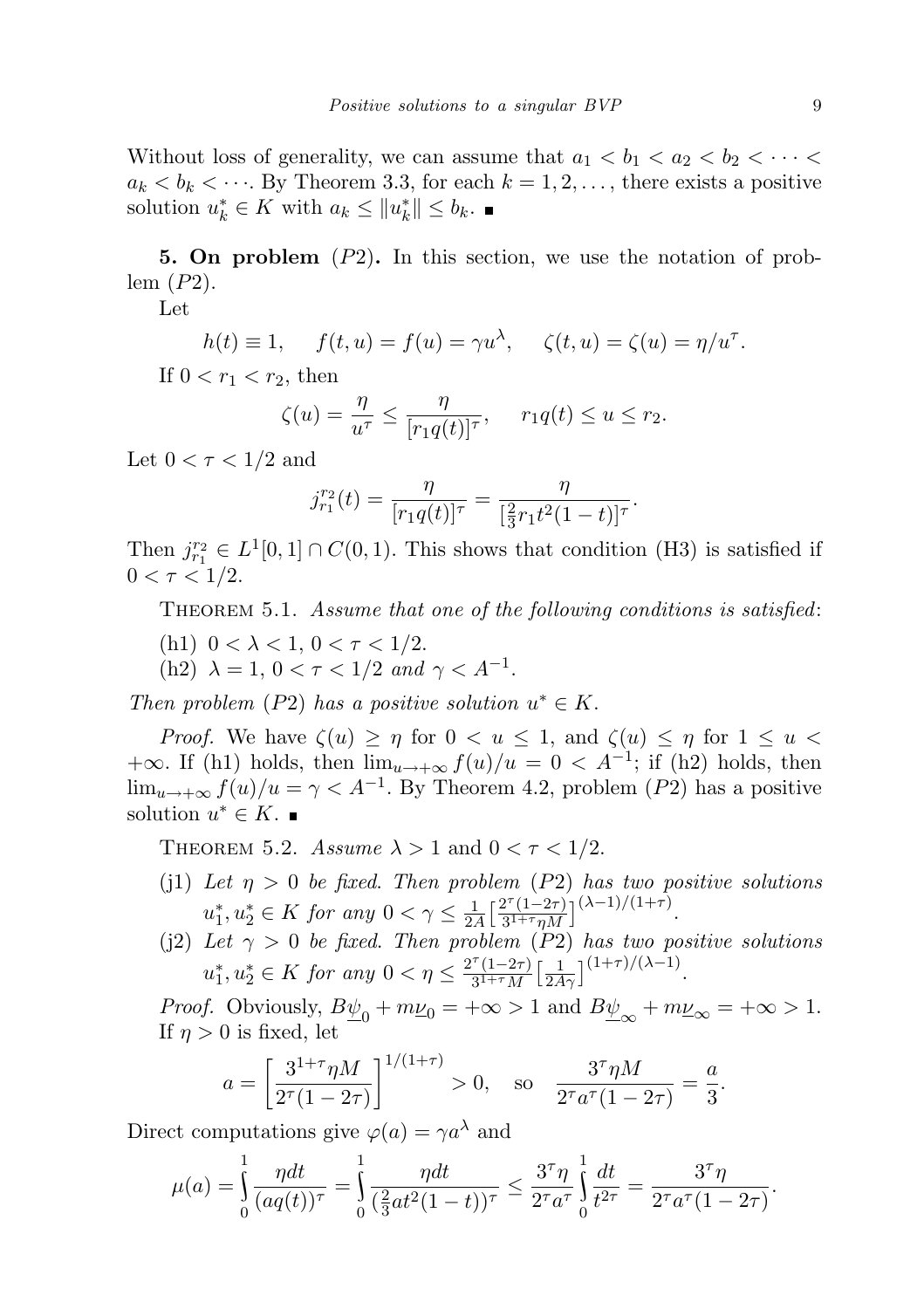Therefore,

$$
A\varphi(a) + M\mu(a) \le A\gamma a^{\lambda} + \frac{3^{\tau}\eta M}{2^{\tau}a^{\tau}(1 - 2\tau)}.
$$

Let

$$
\gamma^* = \frac{1}{2A} \left[ \frac{2^{\tau} (1 - 2\tau)}{3^{1+\tau} \eta M} \right]^{(\lambda - 1)/(1+\tau)} = \frac{1}{2Aa^{\lambda - 1}}, \text{ so } A\gamma^* a^{\lambda} = \frac{a}{2}.
$$

It follows that, for any  $0 < \gamma \leq \gamma^*$ ,

$$
A\varphi(a) + M\mu(a) \le A\gamma a^{\lambda} + \frac{3^{\tau}\eta M}{2^{\tau}a^{\tau}(1 - 2\tau)} \le \frac{a}{2} + \frac{a}{3} < a.
$$

By Theorem  $4.3(g2)$ , the conclusion (j1) is proved.

If  $\gamma > 0$  is fixed, then choose

$$
a = \left[\frac{1}{2A\gamma}\right]^{1/(\lambda-1)}, \text{ so } A\gamma a^{\lambda} = \frac{a}{2}.
$$

Let

$$
\eta^* = \frac{2^{\tau} (1 - 2\tau)}{3^{1+\tau} M} \left[ \frac{1}{2A\gamma} \right]^{(1+\tau)/(\lambda-1)}, \text{ so } \frac{3^{\tau} \eta^* M}{2^{\tau} a^{\tau} (1 - 2\tau)} = \frac{a}{3}.
$$

It follows that, for any  $0 < \eta \leq \eta^*$ ,

$$
A\varphi(a) + M\mu(a) \le A\gamma a^{\lambda} + \frac{3^{\tau}\eta M}{2^{\tau}a^{\tau}(1 - 2\tau)} \le \frac{a}{2} + \frac{a}{3} < a.
$$

By Theorem 4.3(g2), the conclusion (j2) is proved.  $\blacksquare$ 

6. Two examples. In this section, we illustrate our improvements by two examples.

Example 6.1. The example shows that our method is different from those used in [\[8–](#page-11-9)[12\]](#page-11-10).

Consider the fourth-order boundary value problem

$$
\begin{cases} u^{(4)}(t) = (1 + \sin u(t)) \left[ \sqrt[3]{\frac{u(t)}{t(1-t)}} + \frac{1}{\sqrt[3]{u(t)}} \right], & 0 < t < 1, \\ u(0) = u'(0) = u(1) = u''(1) = 0. \end{cases}
$$

In this problem  $h(t) = 1/\sqrt{t(1-t)}$ ,  $f(t, u) = f(u) = (1+\sin u)\sqrt[3]{u}$ ,  $\zeta(t, u) =$ In this problem  $h(t) = 1/\sqrt{t(1-t)}$ ,  $f(t, u) = f(u) = (1+\sin u)\sqrt{u}$ ,  $\zeta(t, u) =$ <br> $\zeta(u) = (1+\sin u)/\sqrt[3]{u}$ . So assumptions (H1)–(H3) are satisfied and  $\zeta(u)$  is singular at  $u = 0$ .

We have  $\zeta(u) \geq 1$  for  $0 < u \leq 1$ ,  $\zeta(u) \leq 2$  for  $1 \leq u < +\infty$ , and  $\lim_{u\to+\infty} f(u)/u = 0$ . By Theorem 4.2, the problem has a positive solution  $u^* \in K$ .

If  $u = (2k+1)\pi$ , then  $f(u) = \zeta(u) = 0$ . So  $\inf_{u > r} [h(t)f(u) + \zeta(u)] = 0$ for any  $r > 0$  and  $0 < t < 1$ . Moreover,  $\zeta(u)$  is not nonincreasing in u.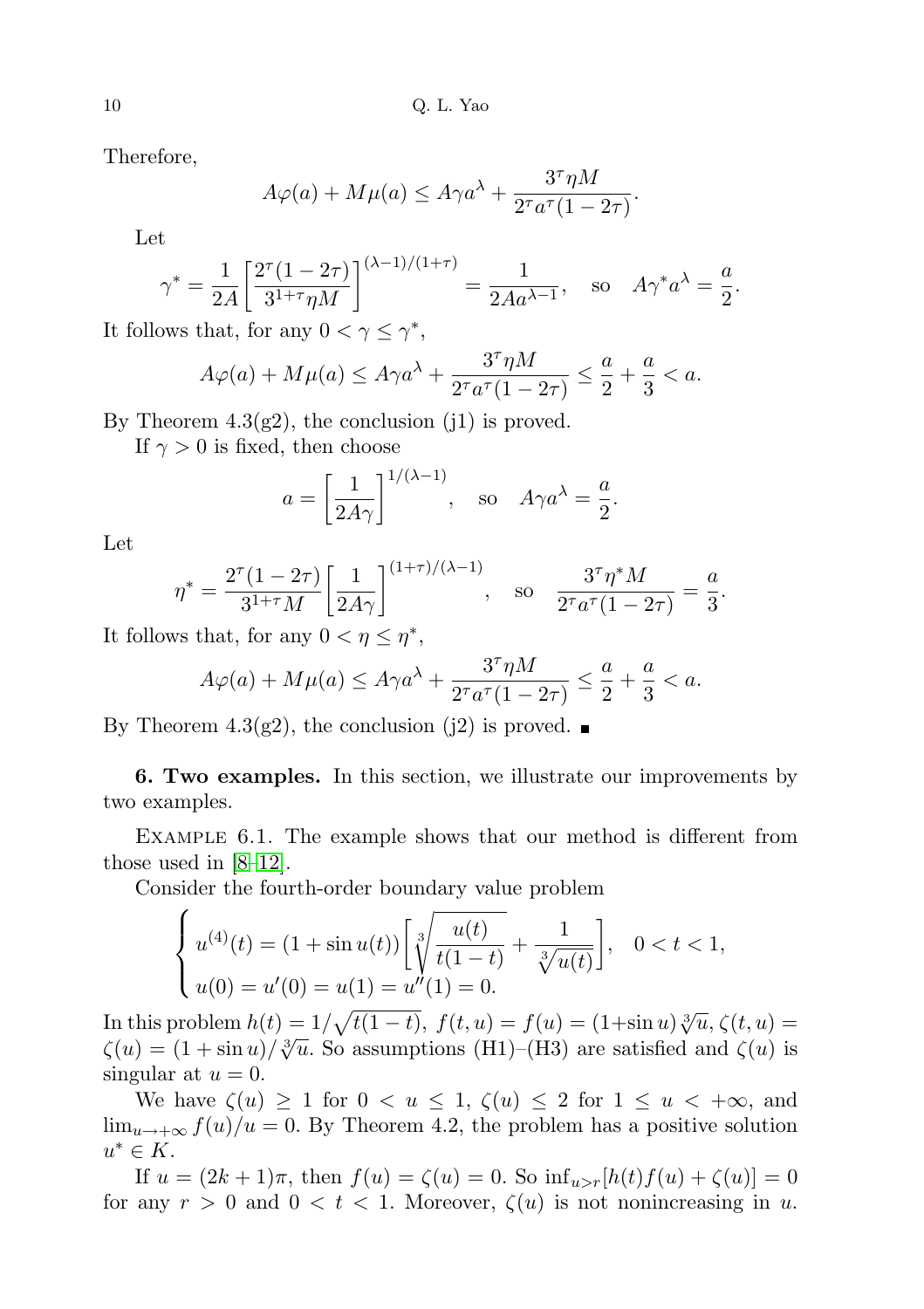Therefore, the conclusion cannot be derived by applying the methods in [\[3,](#page-11-6) [4,](#page-11-7) [7,](#page-11-8) [8,](#page-11-9) [12\]](#page-11-10).

Example 6.2. The example shows that the existence of infinitely many positive solutions is possible.

Let  $\alpha = \frac{1}{2}$  $\frac{1}{2}, \ \beta = \frac{2}{3}$  $\frac{2}{3}$ ,  $C = \frac{13}{B \sin \frac{\pi}{16}}$ . Consider the fourth-order boundary value problem

$$
\begin{cases} u^{(4)}(t) = C \max\{0, \sin \sqrt{\max\{0, \ln u(t)\}}\} u(t) + \frac{1}{\sqrt[3]{u(t)}}, & 0 < t < 1, \\ u(0) = u'(0) = u(1) = u''(1) = 0. \end{cases}
$$

In this problem  $h(t) \equiv 1$ ,  $f(t, u) = f(u) = C \max\{0, \sin \sqrt{\max\{0, \ln u\}}\}u$ , In this problem  $h(t) = 1$ ,  $f(t, u) - f(u) = C \max\{0, \sin \sqrt{\max\{0, \ln u\}}\}$ <br>  $\zeta(t, u) = \zeta(u) = 1/\sqrt[3]{u}$ . So assumptions (H1)–(H3) are satisfied and  $\zeta(u)$  is singular at  $u = 0$ .

Let  $\sigma = \min_{1/2 \le t \le 2/3} q(t) = \frac{1}{12}$ . Then  $\sigma > e^{-\frac{7}{8}\pi} \approx \frac{1}{15.6253}$ . For arbitrary  $k = 1, 2, \ldots$ , we have

$$
\sin \sqrt{\ln u} \ge 0, \quad f(u) \ge 0, \quad e^{(2k\pi)^2} \le u \le e^{[(2k+1)\pi]^2},
$$
  

$$
\sin \sqrt{\ln u} \le 0, \quad f(u) = 0, \quad e^{[(2k+1)\pi]^2} \le u \le e^{[(2k+2)\pi]^2}.
$$

Since  $\sigma > e^{-\frac{7}{8}\pi}$ , we have  $\sigma e^{(2k+\frac{15}{16})\pi} \geq e^{(2k+\frac{1}{16})\pi}$ . So  $\sigma e^{[(2k+\frac{15}{16})\pi]^2} \geq e^{[(2k+\frac{1}{16})\pi]^2}.$ 

Hence, we get

$$
\varphi(e^{[(2k+2)\pi]^2}) = C \max\{\max\{0, \sin\sqrt{\max\{0, \ln\}}\}u : 0 \le u \le e^{[(2k+2)\pi]^2}\}
$$
  
\n
$$
= C \max\{\sin\sqrt{\ln u} u : e^{[2k\pi]^2} \le u \le e^{[(2k+1)\pi]^2}\}
$$
  
\n
$$
\le C e^{[(2k+1)\pi]^2},
$$
  
\n
$$
\psi(e^{[2k+\frac{15}{16}\pi]^2}) \ge C \min\{\sin\sqrt{\ln u} u : \sigma e^{[(2k+\frac{15}{16})\pi]^2} \le u \le e^{[(2k+\frac{15}{16})\pi]^2}\}
$$
  
\n
$$
\ge C \sin\sqrt{\ln(e^{[(2k+\frac{15}{16})\pi]^2})} \cdot \sigma e^{[(2k+\frac{15}{16})\pi]^2}
$$
  
\n
$$
\ge C \sigma e^{[(2k+\frac{15}{16})\pi]^2} \sin\frac{\pi}{16}.
$$

It follows that

$$
\varphi_{\infty} \le \lim_{k \to \infty} \frac{Ce^{[(2k+1)\pi]^2}}{e^{[(2k+2)\pi]^2}} = \lim_{k \to \infty} \frac{C}{e^{(4k+3)\pi^2}} = 0,
$$
  

$$
\overline{\psi}_{\infty} \ge \lim_{k \to \infty} \frac{Ce^{[(2k+\frac{15}{16})\pi]^2} \sin \frac{\pi}{16}}{e^{[(2k+\frac{15}{16})\pi]^2}} = C\sigma \sin \frac{\pi}{16} = \frac{13}{12B}.
$$

Obviously,  $\underline{\mu}_{\infty} = 0$  and  $\overline{\nu}_{\infty} = 0$ .

Therefore,  $A\underline{\varphi}_{\infty}+M\underline{\mu}_{\infty}=0<1$  and  $B\overline{\psi}_{\infty}+m\overline{\nu}_{\infty}=\frac{13}{12}>1$ . By Theorem 4.4, the problem has a sequence of positive solutions  $u_k^*$ ,  $k = 1, 2, \ldots$ , such that  $||u_k^*|| \to +\infty$ .